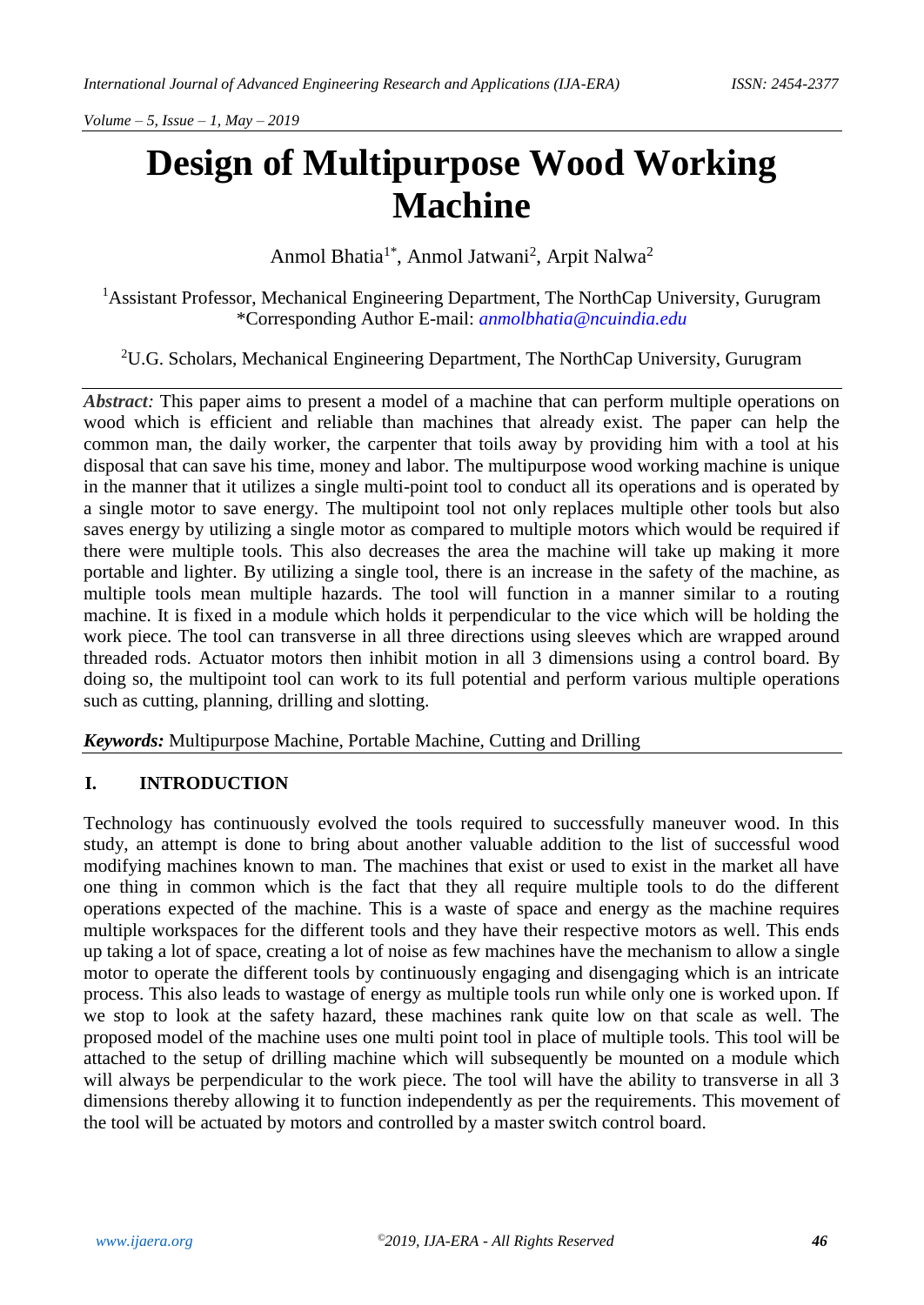*Volume – 5, Issue – 1, May – 2019*

#### **II. LITERATURE REVIEW**

Ravi Teggin et al [1] designed a multipurpose wood cutting machine that is capable of performing drilling, planning, cutting simultaneously. The paper shows that the machine is economicaly viable and efficient. Pratik P Bargode et al [2] designed a machine which is capable of pperforming multiple operations, this machine also proved to be better in performance as compared to the existing machines in the market.

W A J Chapman<sup>[3]</sup> said in his book that by means of this machine various operations can be performed using same power,so this multipurpose device is used for various operations with a less amount of investment. R. A. Kubde et al [4] made the machining operations like grinding, and wooden cutting operations etc. very easy without electricity but through pedalling.

The existing products in the market focuses more on the installment of multiple tools , but fail to incorporate a simple design. The market survey reveals that the current machines are not upto the mark in terms of usability. In previous products additional motors are required for working the other tools. In the modeled product a multi-point tool is used so as to make all processes possible using only one tool. After thorough and complete study on the research papers and the patents, it is clear that none of the current products in the market completely address the basic needs of the worker. Although they provide a standard level, they don't meet the basic worker needs i.e. simple design and low cost.

### **III. DESIGN OF MACHINE**

The design objective to be considered while designing the machine is that the machine should be light in weight, it should be durable, it leads to profitability, machine shall be economical and suits the pocket of the carpenter, there should be very less movable parts, Dimensions of the vice can be adjustable and operations are to be completed in a very less time. In order to meet these objectives, the design calculations were performed, and existing literature were referred. In accordance to that a suitable dimension of the machine was chosen which is light in weight and most economical. Table-1 shows the different parts of the machine with the model of the same.

| S. No. | Item name    | Prepared prototype |
|--------|--------------|--------------------|
|        | Slides       |                    |
| 2      | Threaded rod |                    |

|  |  |  |  | Table 1: Components of the machine |
|--|--|--|--|------------------------------------|
|--|--|--|--|------------------------------------|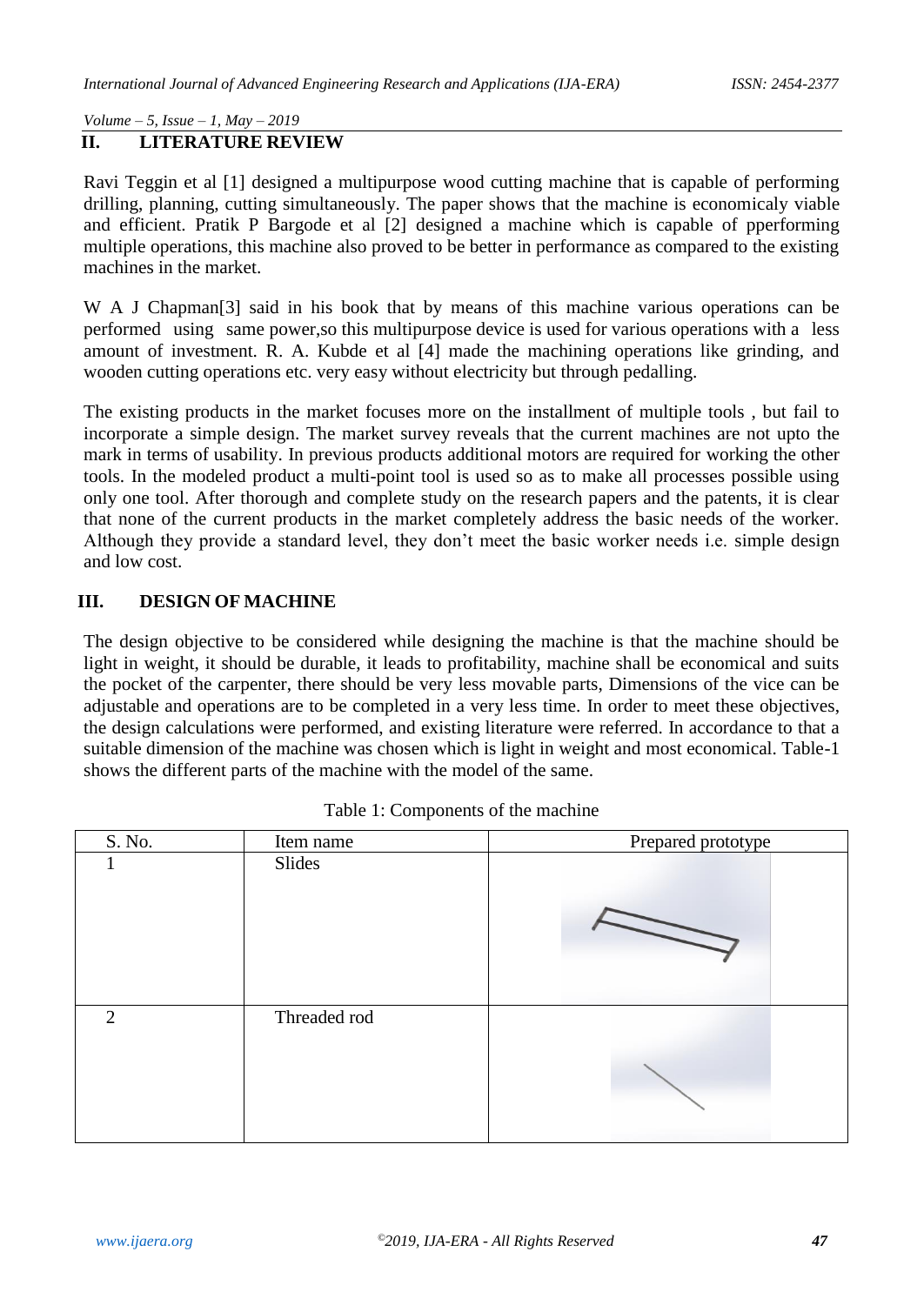| Drill<br>chuck<br>$\quad \text{and} \quad$<br>motor<br>Frame<br>Gear box<br>Base |       |  |  |
|----------------------------------------------------------------------------------|-------|--|--|
|                                                                                  | Motor |  |  |

*Volume – 5, Issue – 1, May – 2019*

#### **IV. ASSEMBLED MACHINE**

Figure 1 shows the proposed model of the machine. The machine utilizes a multipoint tool which can perform operations like a drilling, but its end point has a sharp crosshair which enables it to do multiple operations like cutting and slotting other than the usual drilling operation. The tool can move in all the x, y and z dimensions. It does so by using sleeves and threaded rods. There are 6 rods in total, 2 for each axis, the movement is operated by 3 motors, one for every axis. This movement will be controlled by switches, one for every direction. The vice can be bolted at any position in the framed bottom floor to hold the workpiece at our desired location.